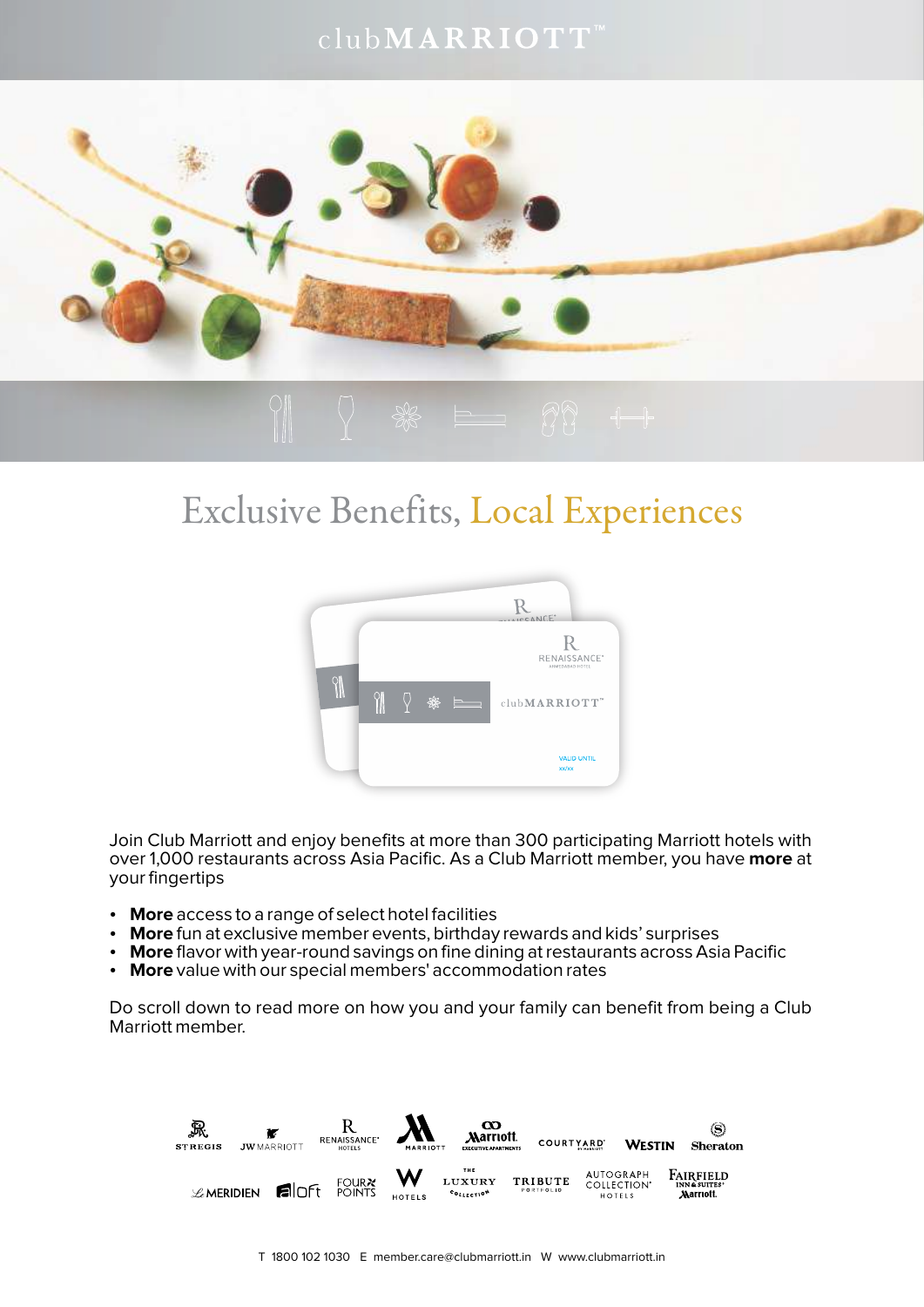## clubMARRIOTT<sup>™</sup>



# Benefits at Renaissance Ahmedabad Hotel and Four Points By Sheraton Ahmedabad

#### **Card Benefits**

- 30% off on the food and beverage bill for up to a maximum of twenty (20) guests at the restaurants.
- $\bullet$  20% off on spa services at Renaissance Ahmedabad Hotel.
- Member's Day. Avail of a 50% off on the food bill and a 30% off on the beverage bill for up to a maximum of ten (10) guests at R Kitchen, every Monday and Wednesday at Renaissance Ahmedabad Hotel.
- Member's Day. Avail of a 50% off on the food bill and a 30% off on the beverage bill for up to a maximum of twenty (20) guests every Monday, Saturday and Sunday at The Eatery at Four Points by Sheraton Ahmedabad.

\* These benefits are not applicable on merchandise.

#### **Food and Beverage Certificates**

- One (1) certificate entitling the Bearer to buffet dinner for two (2) guests. This benefit is valid at R Kitchen at Renaissance Ahmedabad Hotel or at The Eatery at Four Points By Sheraton Ahmedabad.
- Two (2) certificates entitling the Bearer to two (2) cups of coffee or tea at Mill & Co. at Renaissance Ahmedabad Hotel or at The Eatery at Four Points By Sheraton Ahmedabad.
- Three (3) certificates entitling the Bearer to a 50% off on the food bill and a 30% off on the beverage bill for up to a maximum of fifteen (15) guests at R Kitchen at Renaissance Ahmedabad Hotel or at The Eatery at Four Points By Sheraton Ahmedabad. This benefit is not valid over Sunday Brunch.
- Two (2) certificates entitling the Bearer to a Celebration Cake (max. 1 Kg), while dining at R Kitchen or Kuro The Asian Bistro at Renaissance Ahmedabad Hotel or at The Eatery at Four Points By Sheraton Ahmedabad.
- Two (2) certificates entitling the Bearer to a 50% off on Sunday Brunch for up to a maximum of ten (10) guests at R Kitchen at Renaissance Ahmedabad Hotel or at The Eatery at Four Points by Sheraton Ahmedabad.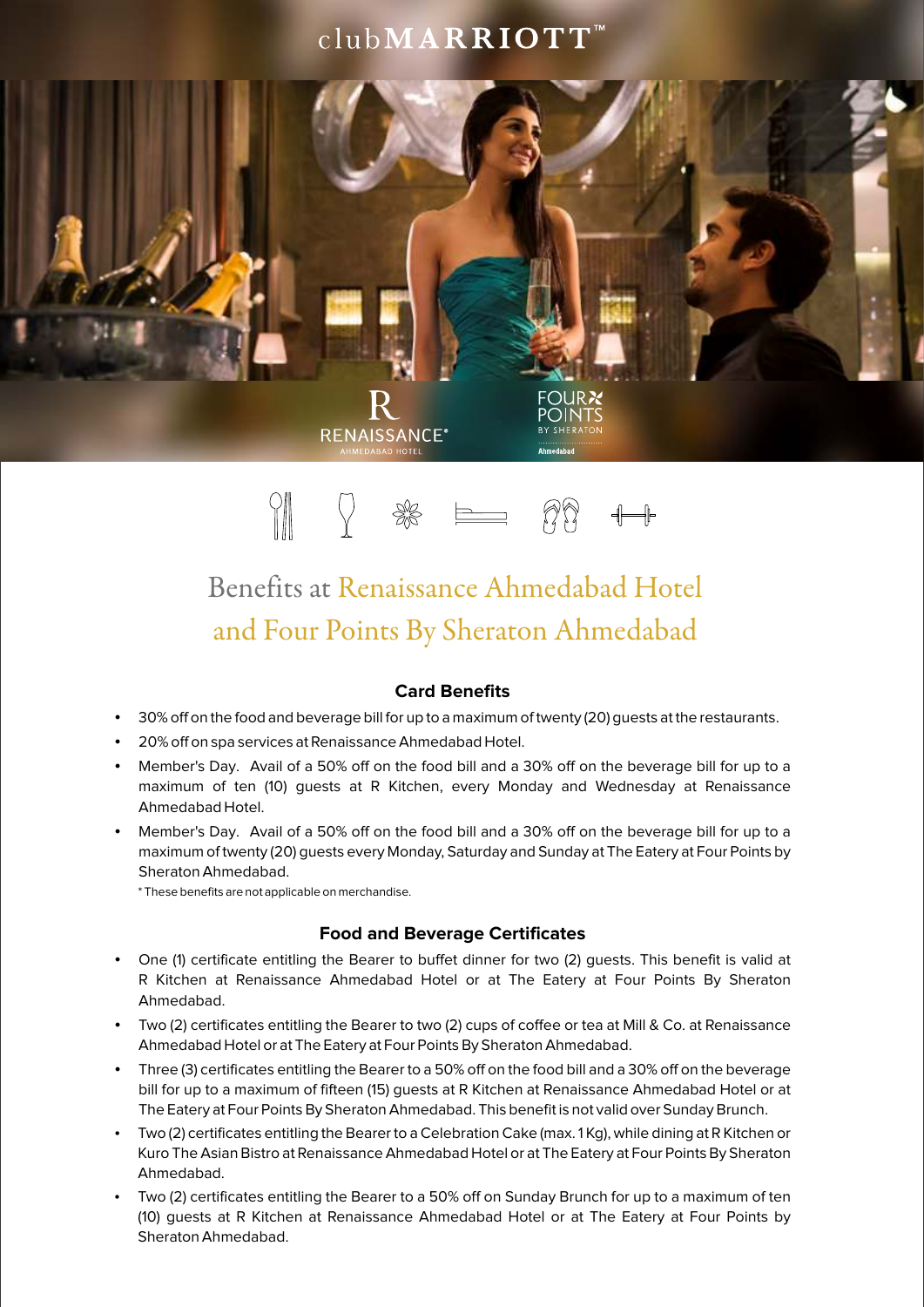## $\text{club} \textbf{M} \textbf{AR} \textbf{R} \textbf{I} \textbf{O} \textbf{T} \textbf{T}$



- One (1) certificate entitling the Bearer to  $\bar{x}$  2500 off on a kid's birthday party at the banquet. This benefit is valid while booking a confirmed event for a minimum of fifty (50) guests.
- $\bullet$  One (1) certificate entitling the Bearer to a 20% off on a designer cake (min. 3 kgs).

### **Accommodation Certificates**

- One (1) certificate entitling the Bearer to a one night stay in a Superior Room at Four Points By Sheraton Ahmedabad or Renaissance Ahmedabad Hotel. This benefit is inclusive of buffet breakfast for two (2) guests on any day of the week.
- One (1) certificate entitling the Bearer to a one night stay in the base category of rooms at Four Points By Sheraton Ahmedabad or Renaissance Ahmedabad Hotel. This benefit is inclusive of buffet breakfast for two (2) guests over weekends (Friday, Saturday or Sunday).
- One (1) certificate entitling the Bearer to a 50% off on the Best Available Rate on the base category of rooms. This benefit is valid over weekends (Friday, Saturday and Sunday) at Renaissance Ahmedabad Hotel or at Four Points By Sheraton Ahmedabad.
- One (1) certificate entitling the Bearer to an upgrade to the next category of room when the first night is paid for on the Best Available Rate at Renaissance Ahmedabad Hotel or at Four Points By Sheraton Ahmedabad.

### **Special Offer**

One (1) certificate entitling the Member to  $\bar{\tau}$  5000 off on the published banquet rate. This benefit is valid while booking a confirmed event for a minimum of hundred (100) guests.

#### **Health and Spa Certificates**

- Three (3) certificates entitling the Member to day use / access of the Swimming Pool for a family of two (2) adults and two (2) children (below 12 years of age) for a maximum of two hours from Monday to Friday between 10 am to 5 pm at Renaissance Ahmedabad Hotel. House rules apply.
- Two (2) certificates entitling the Member to a 50% off on select treatments at the Spa. This benefit is valid on any day of the week at Renaissance Ahmedabad Hotel.
- Two (2) certificates entitling the Member to use of the Gymnasium. This benefit is valid on any day of the week between 10 am and 5 pm at Renaissance Ahmedabad Hotel.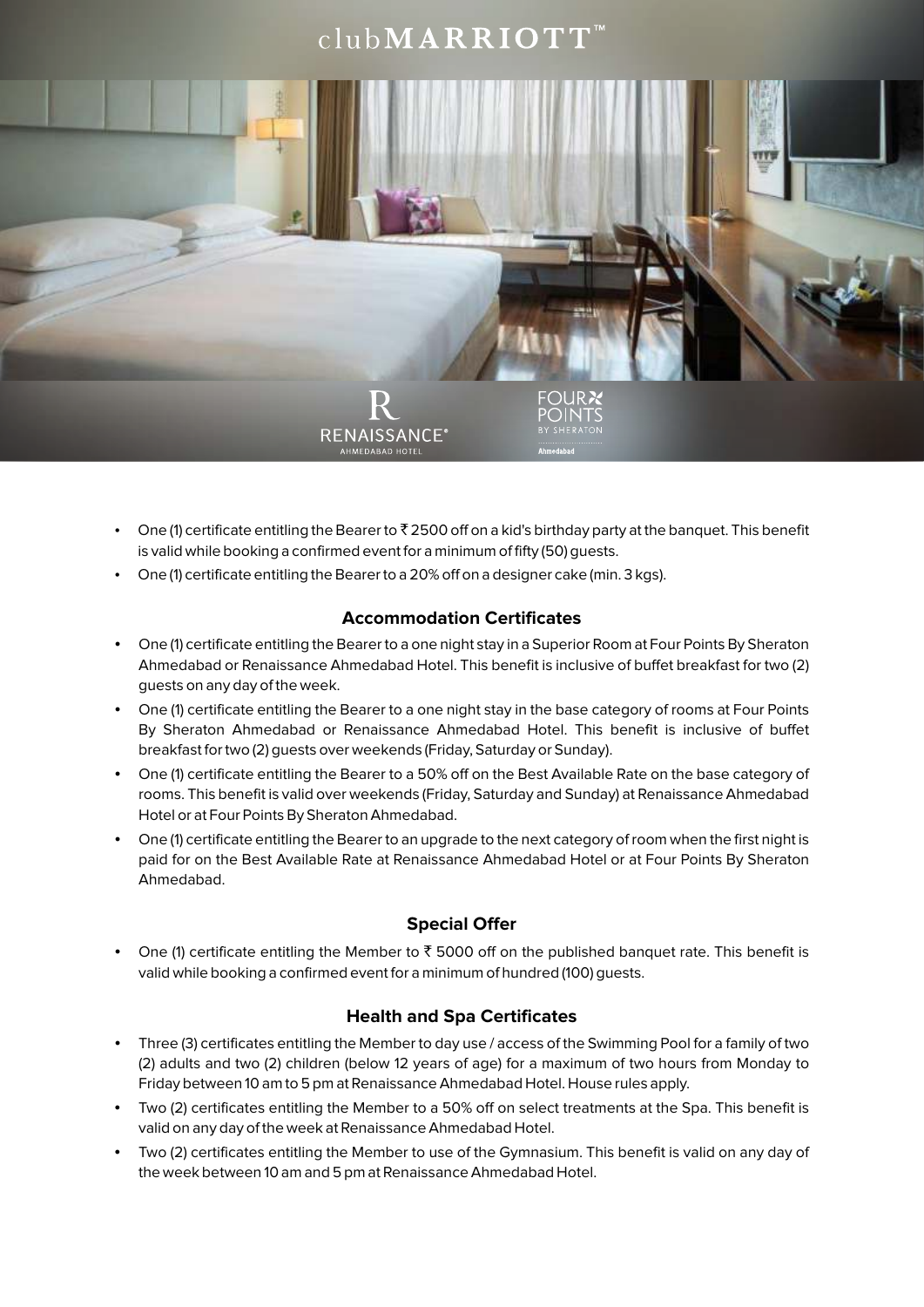

### **Benefits at Participating Marriott Hotels in India**

- Up to a 20% off on the food and beverage bill at the restaurants for up to a maximum of ten (10) quests. Select hotels offer a 15% off for up to a maximum of ten (10) guests.
- Up to a 20% off on the Best Available Rate on the base category of rooms. Select hotels offer a 10% off on the Best Available Rate on the base category of rooms
- Five (5) certificates offering the Member a 30% off on accommodation on the Best Available Rate on the base category ofrooms, valid for a stay of a maximum oftwo (2) consecutive nights. This offer is available at select hotels only.

#### **Benefits at Participating Marriott Hotels in Asia Pacific**

- Up to a 20% off on the food and beverage bill at the restaurants for up to a maximum of ten (10) guests. Savings on premium wines and spirits at select hotels only.
- Up to a 20% off on the Weekend Rates.

#### **Upgrade Your Membership Experience**

We offer an upgrade to the Club Marriott membership at the time of purchase at a nominal fee. The upgraded membership comes with the following additional certificates.

- One (1) certificate entitling the Bearer to a buffet for two (2) guests at R Kitchen at Renaissance Ahmedabad Hotel or at The Eatery at Four Points By Sheraton Ahmedabad. This benefit is not valid over Sunday Brunch.
- One (1) certificate entitling the Bearer to  $\bar{x}$  500 off on the food and beverage bill at Mill & Co at Renaissance Ahmedabad Hotel.
- One (1) certificate entitling the Bearer to a one night stay in a Superior Room at Renaissance Ahmedabad Hotel. This benefit is inclusive of buffet breakfast for two (2) guests on any day of the week.
- Three (3) certificates entitling the Member to use of the Gymnasium. This benefit is valid on any day of the week between 10 am and 5 pm at Renaissance Ahmedabad Hotel.